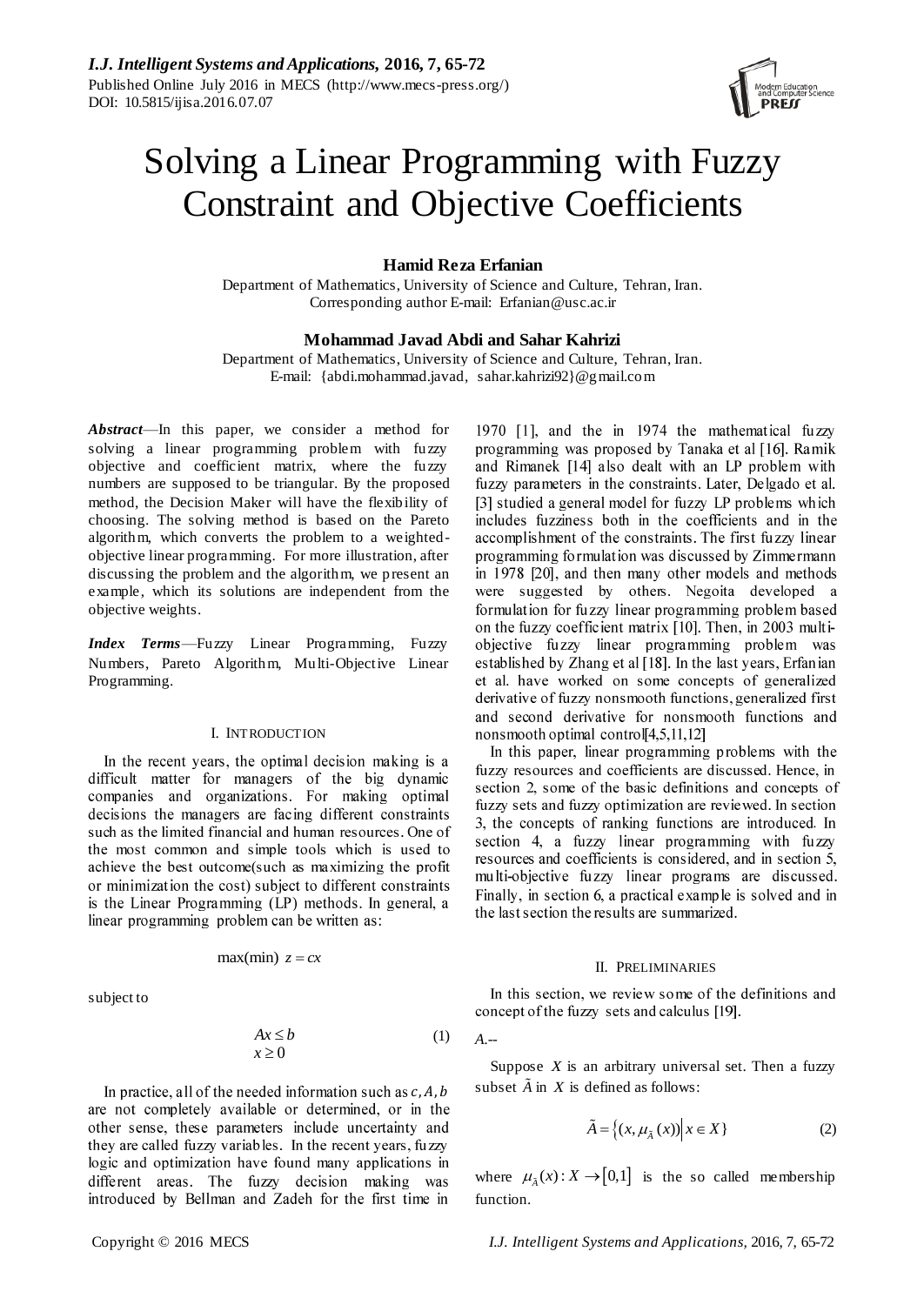*B.--*

A fuzzy set  $\tilde{A}$  is normal if there exists  $x_0 \in X$  with  $\mu_{\tilde{A}}(x_0) = 1$ 

*C.--*

The support of a fuzzy set A is a set which its members have non-zero membership degree, and is defined as follows:

$$
Supp(A) = \{x \in X | \mu_A(x) > 0\}
$$
 (3)

*D.--*

A weak cut of a fuzzy set is a set which its members belong to the universal set and its membership function in the fuzzy set  $\tilde{A}$  has the value equal or greater than  $\alpha$ .

$$
A_{\alpha} = [A]^{\tilde{\alpha}} = \{ x \in X | \mu_A(x) \ge \alpha, \alpha \in [0,1] \}
$$
 (4)

In the definition above, if one neglects the equality condition of the membership degree, then the achieved set is called a strong  $\alpha$ -cut.

*E.--*

A fuzzy set A in  $X = R^n$  is convex if every  $\alpha$  -cut of A for any  $\alpha(0 < \alpha \le 1)$  is convex. In other words, a fuzzy set *A* is convex if and only if for every  $x_1, x_2 \in X$  and  $\lambda \in [0,1]$  the following inequality holds:

$$
\mu_{\tilde{A}}[\lambda x_1 + (1 - \lambda)x_2] \ge \min[\mu_{\tilde{A}}(x_1), \mu_{\tilde{A}}(x_2)] \tag{5}
$$

*F.--*

A fuzzy set *A* on real numbers *R* , which satisfies the following condition is called a fuzzy number.

1- *A* is a convex set.

2- There exist only one unique  $x \in R$ , such that  $\mu_{A}(x) = 1.$ 

3-  $\mu_A(x)$  is piecewise continuous.

*G.--*

A triangular fuzzy number with the center  $S$  the left bound  $l > 0$ , and the right bound  $r > 0$  has the following membership function:

$$
\mu_A(x) = \begin{cases}\n\frac{x - (s - l)}{l}, & s - l < x < s \\
\frac{(s + l) - x}{r}, & s < x < s + l \\
0, & o.w.\n\end{cases} \tag{6}
$$

*H.--*

Suppose the triangular fuzzy numbers  $A$  and  $B$  are  $(a_1, a_2, a_3)$  and  $(b_1, b_2, b_3)$  respectively  $a_2, b_2$  are the centers  $a_3$ ,  $b_3$  are the biggest and  $a_1$ ,  $b_1$  are the smallest possible values. Then the addition and subtraction of these two numbers are defined as follows:

$$
A \oplus B = (a_1, a_2, a_3) \oplus (b_1, b_2, b_3)
$$
  
=  $(a_1 + b_1, a_2 + b_2, a_3 + b_3)$   

$$
A \oplus B = (a_1, a_2, a_3) \oplus (b_1, b_2, b_3)
$$
  
=  $(a_1 - b_3, a_2 - b_2, a_3 - b_1)$  (7)

*I.--*

If *A* and *B* are the triangular fuzzy numbers in the form of  $A = (a, b, c), B = (x, y, z)$ , then we have [7]:

$$
A \otimes B = \begin{cases} (ax, by, cz), & a \ge 0 \\ (az, by, cz), & a < 0, c \ge 0 \\ (az, by, cx), & c < 0 \end{cases}
$$
 (8)

#### III. RANKING OF FUZZY NUMBERS

In this section, we present a new approach to fuzzy ordinary where for any two triangular fuzzy numbers  $\tilde{a} = (s_a, l_a, r_a)$  and  $b = (s_b, l_b, r_b)$ ,  $\tilde{a} \leq b$  if and only if  $S_a \leq S_b$ ,  $S_a - l_a \leq S_b - l_b$  and  $S_a + r_a \leq S_b + r_b$ . *J.--*

Assume  $\tilde{a} = (s_a, l_a, r_a)$  and  $b = (s_b, l_b, r_b)$  to be two triangular fuzzy numbers. The definitions of the relations  $\approx$  and  $\sim$  are given in below:

$$
\tilde{a} \approx \tilde{b} \text{ iff } s_a = s_b, s_a - l_a = s_b - l_b, s_a + r_a = s_b + r_b,
$$
  
\n
$$
\tilde{a} \prec \tilde{b} \text{ iff } s_a < s_b, s_a - l_a < s_b - l_b, s_a + r_a < s_b + r_b. \tag{9}
$$

**Remark 1:** Denote  $\tilde{a} \leq b$  if and only if  $\tilde{a} \approx b$  or  $\tilde{a} \lt b$ 

and let  $0 = (0,0,0)$  be a zero triangular fuzzy number. Thus, any  $\tilde{a}$  such that  $\tilde{a} \approx 0$ , is a zero too.

**Lemma** 1: Assume  $\tilde{a} \prec b$  Than  $-\tilde{a} \succ -b$ . *Proof.* It is straightforward.

**Lemma** 2: Assume  $\tilde{a}, \tilde{b}, \tilde{c} \in F(\mathbb{R})$ . Than,

- 1)  $\tilde{a} \approx \tilde{a}$  for every  $\tilde{a}$  (reflexivity);
- 2)  $\tilde{a} \approx b$ , than  $\tilde{b} \approx \tilde{a}$  (symmetry);
- 3)  $\tilde{a} \approx \tilde{b}$  and  $\tilde{b} \approx \tilde{c}$ , than  $\tilde{a} \approx \tilde{c}$  (transitivity).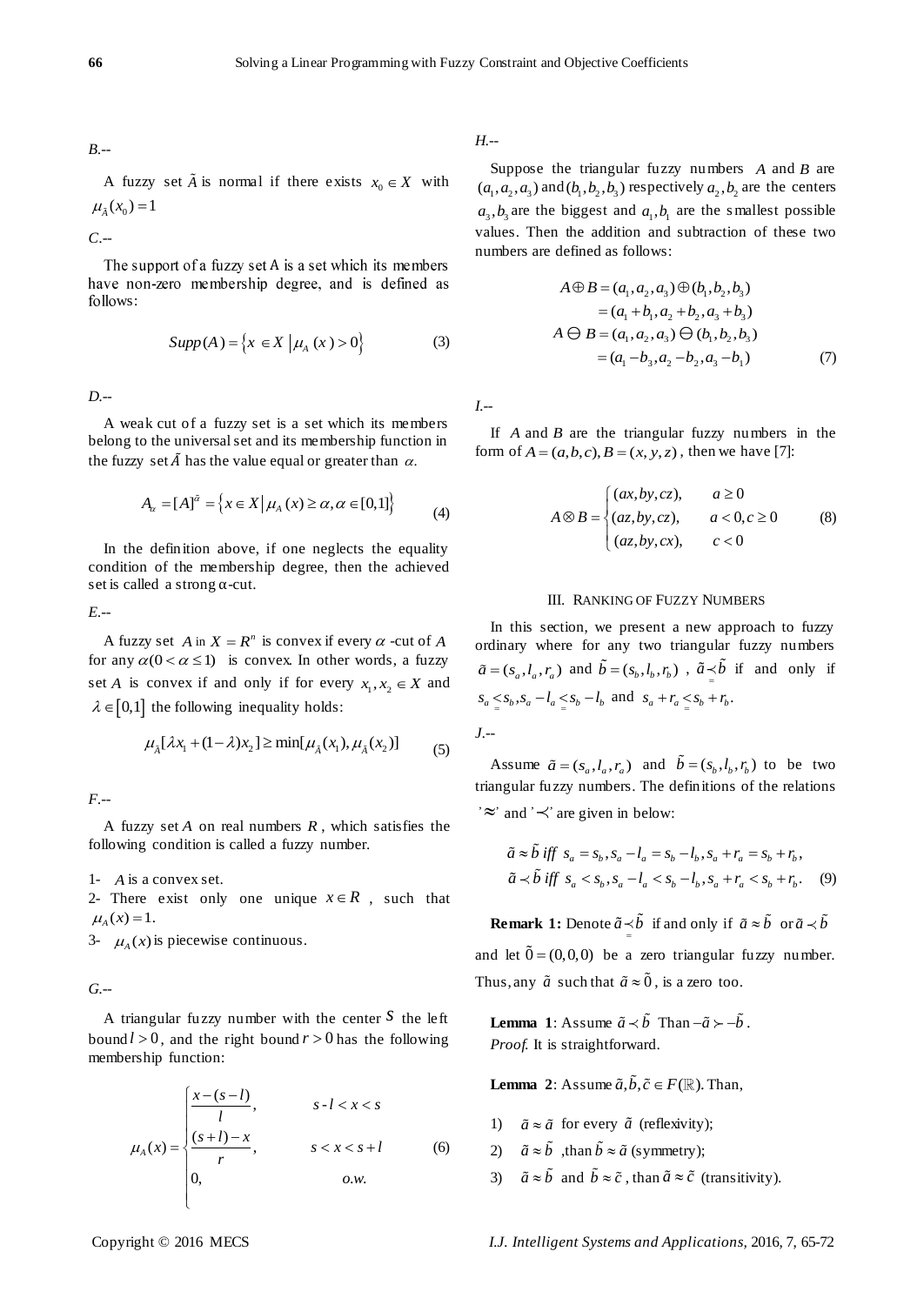*Proof.* It is straightforward.

**Remark 2:** In fact, Lemma up shows that the relation  $\tilde{z} \approx \tilde{z}$  is an equivalence relation on  $F(\mathbb{R})$ . Moreover, if  $\tilde{a}$  is an element of  $\ F(\mathbb R),$  the fuzzy subset of  $F(\mathbb R)$  defined by

$$
[\tilde{a}] = {\tilde{b} \in F(\mathbb{R}) \mid \tilde{a} \approx \tilde{b}}
$$
\n(10)

is called the equivalence fuzzy set of  $\tilde{a}$  is thus the set of all elements which are equivalent to  $\tilde{a}$ .

**Lemma** 3: Assume  $\tilde{a}, \tilde{b}, \tilde{c} \in F(\mathbb{R})$ . The relation  $\prec$  $\leq$  is a partial order on  $F(\mathbb{R})$ .

*Proof*. It is straightforward by evaluation the triple properties: reflexivity, symmetry and transitivity.

**Remark 3:** We emphasize that the relation  $\forall$  $\leq$  is a linear order on  $F(\mathbb{R})$ .

**Lemma** 4: If  $\tilde{a} \leq b$  and  $\tilde{c} \leq d$ , then  $\tilde{a} + \tilde{c} \leq b + d$ . *Proof.* It is straightforward.

#### IV. LINEAR PROGRAMMING PROBLEM WITH FUZZY RESOURCES AND COEFFICIENTS

Consider the following fuzzy linear programming problem [2, 6, 9, 15]:

$$
\langle \tilde{c}, x \rangle = f_i(x_j) = f_i(x) = \max \tilde{z} = \sum_{j=1}^n \tilde{c}_j x_j
$$

subject to 
$$
\sum_{j=1}^{n} \tilde{A}_{ij} x_j \leq \tilde{B}_i \quad (1 \leq i \leq m) \tag{11}
$$

 $x_j \geq 0 \quad (1 \leq j \leq n)$ 

where  $A_{ij}, \tilde{B}_i, \tilde{c}_i$  are fuzzy numbers. In this case, we assume that all of fuzzy numbers are triangular. As shown in Figure (1), ever triangular fuzzy number can be cast as 3 real numbers  $s, l, r$ , i.e.  $A = (s, l, r)$ .



Fig.1. The Fuzzy Number *A*

Now, the model (1) can be written as

$$
\max \left\langle \tilde{c}, x \right\rangle = \sum_{j=1}^{n} \tilde{c}_j x_j
$$
  
s.t. 
$$
\sum_{j=1}^{n} (s_{ij}, l_{ij}, r_{ij}) x_j \leq (t_i, u_i, v_i) \quad (1 \leq i \leq m)
$$

$$
x_j \geq 0 \qquad (1 \leq j \leq n) \tag{12}
$$

**Theorem 1**: For every two fuzzy numbers  $A = (s_1, l_1, r_1), B = (s_2, l_2, r_2)$  we have  $A \le B$  if and only if  $s_1 \leq s_2, s_1 - l_1 \leq s_2 - l_2, s_1 + r_1 \leq s_2 + r_2.$ *Proof.* It is straightforward.

Using the above expressions, the model (12) can be converted to a classic linear program as follows:

$$
\max \quad \langle \tilde{c}, x \rangle = \sum_{j=1}^{n} \tilde{c}_j x_j
$$
\n
$$
s.t. \quad \sum_{j=1}^{n} s_{ij} x_j \le t_i
$$
\n
$$
\sum_{j=1}^{n} (s_{ij} - l_{ij}) x_j \le t_i - u_i \quad (1 \le i \le m)
$$
\n
$$
\sum_{j=1}^{n} (s_{ij} + r_{ij}) x_j \le t_i + v_i
$$
\n
$$
x_j \ge 0 \qquad (1 \le j \le n)
$$
\n
$$
(1 \le j \le n)
$$

However, since all numbers involved in constraints are real numbers and all goal coefficients are fuzzy numbers, this problem is an essentially fuzzy LP problem.

*K.--*

A point  $x^* \in X$  is said to be an optimal solution to the fuzzy LP problem if it holds that (in maximization case) if  $\langle \tilde{c}, x^* \rangle \ge \langle \tilde{c}, x \rangle$  for all  $x \in X$ .

*L.--*

A point  $x^* \in X$  is said to be a no dominated solution to the fuzzy LP problem if there does not exist  $x^* \in X$ such that  $\langle \tilde{c}, x \rangle \ge \langle \tilde{c}, x^* \rangle$  holds.

## V. MULTI-OBJJECTIVE FUZZY LINEAR PROGRAMMING PROBLEMS

We consider the following Multi-Objective Linear program (MOLP), which is strongly related to the fuzzy linear programing problem [9,15].

$$
(MOLP)\begin{cases} \max \quad (\langle c_0^t, x \rangle, \langle c_0^c, x \rangle, \langle c_0^u, x \rangle)^T\\ s.t. \quad Dx \le d, \quad x \ge 0 \end{cases}
$$
(14)

Copyright © 2016 MECS *I.J. Intelligent Systems and Applications,* 2016, 7, 65-72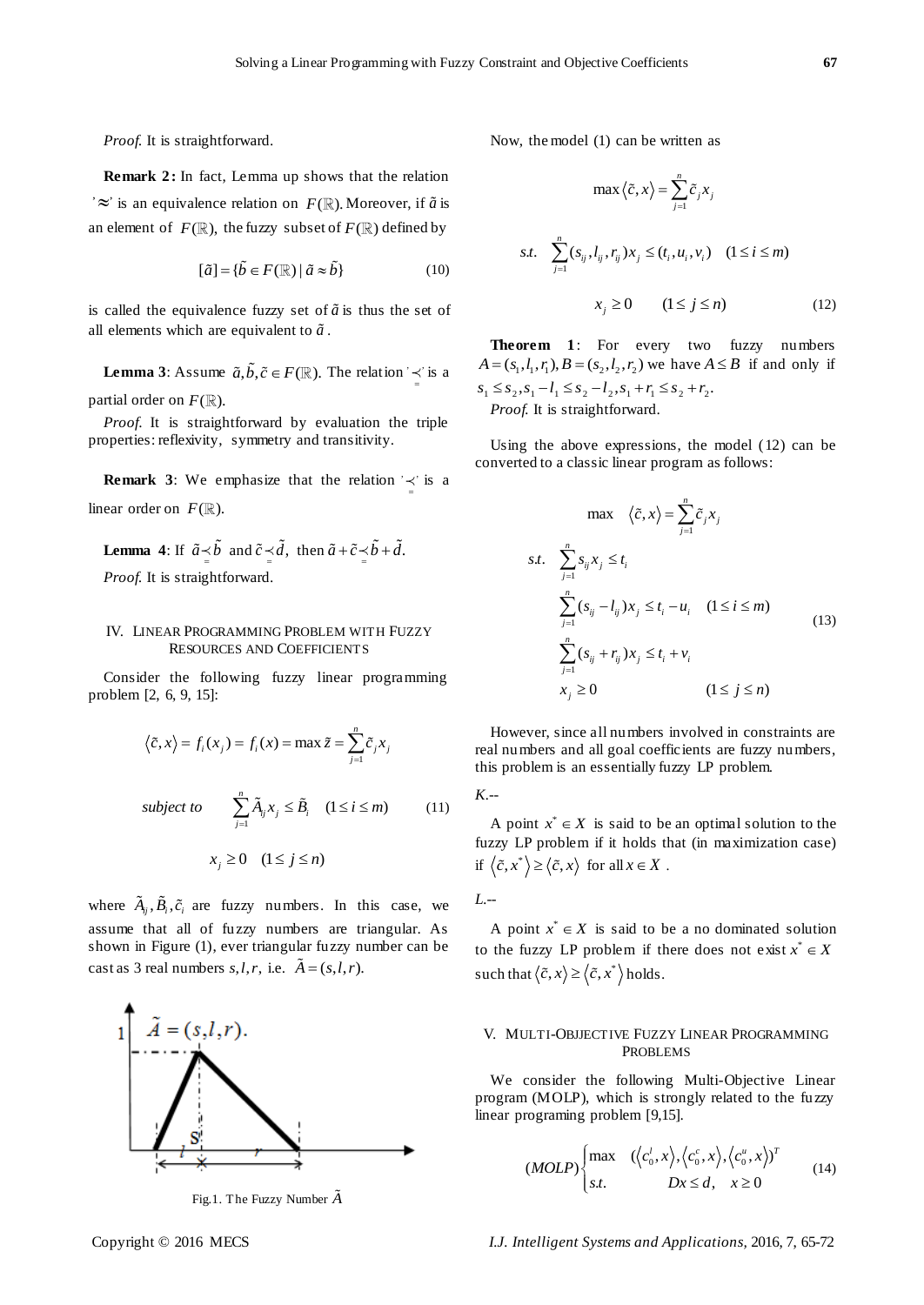where

$$
c_0^l = (c_{01}^l, c_{02}^l, ..., c_{0n}^l)^T,
$$
  
\n
$$
c_1^c = (c_{11}^c, c_{12}^c, ..., c_{1n}^c)^T,
$$
  
\n
$$
c_0^u = (c_{01}^u, c_{02}^u, ..., c_{0n}^u)^T \in \mathbb{R}^n,
$$

and the constraint  $Dx \le d$  is constructed using the model (13).

*M.--*

A point  $x^* \in X$  is said to be a complete optimal solution to the (MOLP) problem if it holds that solution to the (MOLP) problem if it holds that  $((c_0^l, x^*), (c_1^c, x^*), (c_0^u, x^*))^T \ge ((c_0^l, x), (c_1^c, x), (c_0^c, x))^T$  for all  $x \in X$ .

*N.--*

A point  $x^* \in X$  is said to be a Pareto optimal solution to the (MOLP) problem if there is no  $x \in X$ , such that the (MOLP) problem if there is no  $x \in X$ , such that  $((c_0^l, x^*), (c_1^c, x^*), (c_0^u, x^*))^T \le ((c_0^l, x), (c_1^c, x), (c_0^u, x))^T$  holds.

**Theorem 2:** Let point  $x^* \in X$  be a feasible solution to the fuzzy LP problem.  $\tilde{c}_1, \tilde{c}_2, ..., \tilde{c}_n$  are determined by the reference functions, i.e., for the triangular fuzzy number  $\tilde{c}_j$ ,  $L_j$  and  $R_j$  are respectively the left and right reference functions, and also  $\lambda$  level set of  $\tilde{c}_j$  is represent as interval  $[c_{i\lambda}^L, c_{i\lambda}^R]$ . If

$$
L_1(c_{10}^L + (1 - \lambda)c_{11}^m) = L_2(\lambda c_{10}^L + (1 - \lambda)c_{21}^m) = \dots
$$
  
=  $L_n(\lambda c_{n0}^L + (1 - \lambda)c_n^m),$  (15)

$$
R_1(c_{10}^L + (1 - \lambda)c_{11}^m) = R_2(\lambda c_{10}^L + (1 - \lambda)c_{21}^m) = \dots
$$
  
=  $R_n(\lambda c_{n0}^L + (1 - \lambda)c_n^m),$  (16)

then  $x^*$  is an optimal solution to the problem if and only if  $x^*$  is a complete optimal solution to the (MOLP) problem.

*Proof.* If  $x^*$  is an optimal solution to the fuzzy LP problem, then for any  $x \in X$ , we have  $\langle \tilde{c}, x^* \rangle \ge \langle \tilde{c}, x \rangle$ . Therefore, for any  $\lambda \in [0,1]$ ,

$$
\left(\sum_{i=1}^n \tilde{c}_i x_i^*\right)_\lambda^L \ge \left(\sum_{i=1}^n \tilde{c}_i x_i\right)_\lambda^L,
$$
  

$$
\left(\sum_{i=1}^n \tilde{c}_i x_i^*\right)_\lambda^R \ge \left(\sum_{i=1}^n \tilde{c}_i x_i\right)_\lambda^R.
$$

and

$$
\left(\sum_{i=1}^n \widetilde{c}_i x_i^*\right)_\lambda^m \ge \left(\sum_{i=1}^n \widetilde{c}_i x_i\right)_\lambda^m.
$$

That is

$$
\left(\sum_{i=1}^n \widetilde{c}_i x_i^*\right)_\lambda^m \ge \left(\sum_{i=1}^n \widetilde{c}_i x_i\right)_\lambda^m.
$$

So

$$
\left(\left\langle c_0^L, x^*\right\rangle, \left\langle c_1^m, x^*\right\rangle, \left\langle c_0^R, x^*\right\rangle\right)^T \ge \left(\left\langle c_0^L, x\right\rangle, \left\langle c_1^m, x\right\rangle, \left\langle c_0^R, x\right\rangle\right)^T.
$$

 $\binom{n}{n}$   $\binom{n}{n}$   $\binom{m}{n}$ 

.

Hence  $x^*$  is a complete optimal solution to the (MOLP) problem.

Now if  $x^*$  is a complete optimal solution to the  $(MOLP)$ problem, then for all  $x \in X$ , we have

$$
\left(\langle c_0^L, x^*\rangle, \langle c_1^m, x^*\rangle, \langle c_0^R, x^*\rangle\right)^T \ge \left(\langle c_0^L, x\rangle, \langle c_1^m, x\rangle, \langle c_0^R, x\rangle\right)^T,
$$

i.e.,

$$
\sum_{i=1}^{n} c_{i0}^{L} x_{i}^{*} \geq \sum_{i=1}^{n} c_{i0}^{L} x_{i}, \sum_{i=1}^{n} c_{i1}^{m} x_{i}^{*} \geq \sum_{i=1}^{n} c_{i1}^{m} x_{i}
$$

and

$$
\sum_{i=1}^n c_{i0}^R x_i^* \ge \sum_{i=1}^n c_{i0}^R x_i.
$$

Then

Then  
\n
$$
\sum_{i=1}^{n} \left( \lambda c_{i0}^{L} + (1 - \lambda) c_{i1}^{m} \right) x_{i}^{*} \geq \sum_{i=1}^{n} \left( \lambda c_{i0}^{L} + (1 - \lambda) c_{i1}^{m} \right) x_{i}, \forall \lambda \in [0,1].
$$

According to Eq. (15), we have

$$
\exists \lambda_1 \in [0,1], \lambda c_{i0}^L + (1-\lambda)c_{i1}^m = c_{i\lambda_1}^L, i = 1,2,...,n.
$$

 $(\text{if } \lambda_1 = 1, \text{ it is clear that } c_{i1}^L = c_{i1}^m.)$ So

$$
\sum_{i=1}^n c_{i\lambda_i}^L x_i^* \ge \sum_{i=1}^n c_{i\lambda_i}^L x_i.
$$

Similarly,

Similarly,  
\n
$$
\sum_{i=1}^{n} \left( \lambda c_{i0}^{R} + (1 - \lambda) c_{i1}^{m} \right) x_{i}^{*} \geq \sum_{i=1}^{n} \left( \lambda c_{i0}^{R} + (1 - \lambda) c_{i1}^{m} \right) x_{i}, \forall \lambda \in [0,1].
$$

According to Eq. (16), we have

$$
\exists \lambda_2 \in [0,1], \lambda c_{i0}^R + (1-\lambda)c_{i1}^m = c_{i\lambda_2}^R, i = 1,2,...,n.
$$

 $(\text{if } \lambda_2 = 1, \text{ it is clear that } c_{i1}^R = c_{i1}^m.)$ So

$$
\sum_{i=1}^n c_{i\lambda_2}^R x_i^* \ge \sum_{i=1}^n c_{i\lambda_2}^R x_i.
$$

Copyright © 2016 MECS *I.J. Intelligent Systems and Applications,* 2016, 7, 65-72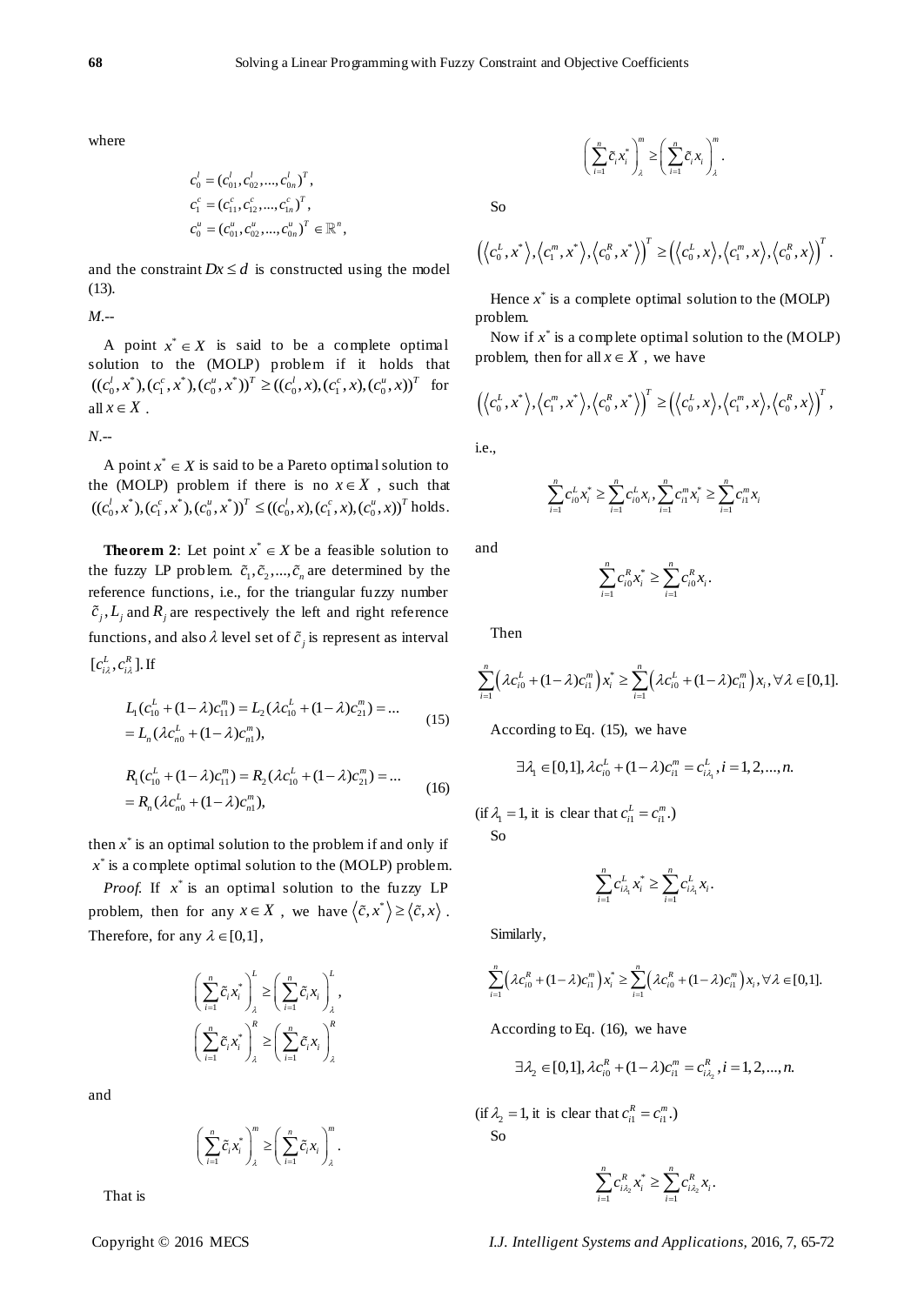For fuzzy numbers  $(\tilde{c}_i)_{L_i R_i}$ ,  $i = 1, 2, ..., n$ , since the reference functions  $L_i$  and  $R_i$  are strictly decreasing, so  $\lambda_1$ and  $\lambda_2$  can take every value in the interval [0,1]. We can take the proper  $\lambda$  to  $\lambda_1 = \lambda_2 = \lambda$  as well as suggested also in [6]. Then, we have

$$
\sum_{i=1}^n c_{i\lambda}^L x_i^* \ge \sum_{i=1}^n c_{i\lambda}^L x_i
$$

and

$$
\sum_{i=1}^{n} c_{i\lambda}^{R} x_{i}^{*} \geq \sum_{i=1}^{n} c_{i\lambda}^{R} x_{i}, \quad \forall \lambda \in [0,1],
$$
  

$$
\sum_{i=1}^{n} c_{i\lambda}^{m} x_{i}^{*} \geq \sum_{i=1}^{n} c_{i\lambda}^{m} x_{i} \quad \text{for } \lambda = 1,
$$

for any  $\lambda \in [0,1]$ . Therefore,  $x^*$  is an optimal solution to the fuzzy LP problem and the proof is completed.

**Remark 4**: For the fuzzy LP problem, if the fuzzy coefficients  $\tilde{c}_i$ ,  $i = 1, 2, ..., n$ , have the same shapes, the eqations (15) and (16) hold.

**Theorem 3:** Let point  $x^* \in X$  be a feasible solution to the fuzzy LP problem. Then  $x^*$  is a no dominated solution to the problem if and only if  $x^*$  is a Pareto optimal solution to the (MOLP) problem.

*Proof.* Let  $x^* \in X$  be a no dominated solution to the fuzzy LP problem. On the contrary, we suppose that there exists an  $\overline{x} \in X$  such that

$$
\left(\left\langle c_0^L,x^* \right\rangle,\left\langle c_1^m,x^* \right\rangle,\left\langle c_0^R,x^* \right\rangle\right)^T \geq \left(\left\langle c_0^L,\overline{x} \right\rangle,\left\langle c_1^m,\overline{x} \right\rangle,\left\langle c_0^R,\overline{x} \right\rangle\right)^T,
$$

i.e.,

$$
\sum_{i=1}^{n} c_{i0}^{L} x_{i}^{*} \geq \sum_{i=1}^{n} c_{i0}^{L} \overline{x}_{i}, \sum_{i=1}^{n} c_{i1}^{m} x_{i}^{*} \geq \sum_{i=1}^{n} c_{i1}^{m} \overline{x}_{i}
$$

and

$$
\sum_{i=1}^n c_{i0}^R x_i^* \ge \sum_{i=1}^n c_{i0}^R \overline{x}_i.
$$

Then

Then  
\n
$$
\sum_{i=1}^{n} \left( \lambda c_{i0}^{L} + (1 - \lambda) c_{i1}^{m} \right) x_{i}^{*} \geq \sum_{i=1}^{n} \left( \lambda c_{i0}^{L} + (1 - \lambda) c_{i1}^{m} \right) \overline{x}_{i}, \forall \lambda \in [0,1].
$$

According to Eq.(15), we have

$$
\exists \lambda_1 \in [0,1], \lambda c_{i0}^L + (1-\lambda)c_{i1}^m = c_{i\lambda_1}^L, i = 1,2,...,n.
$$

 $(\text{if } \lambda_1 = 1, \text{ it is clear that } c_{i1}^L = c_{i1}^m.)$ So

$$
\sum_{i=1}^n c_{i\lambda_i}^L x_i^* \ge \sum_{i=1}^n c_{i\lambda_i}^L \overline{x}_i.
$$

Similarly,

Similarly,  
\n
$$
\sum_{i=1}^{n} \left( \lambda c_{i0}^{R} + (1 - \lambda) c_{i1}^{m} \right) x_{i}^{*} \geq \sum_{i=1}^{n} \left( \lambda c_{i0}^{R} + (1 - \lambda) c_{i1}^{m} \right) \overline{x}_{i}, \forall \lambda \in [0,1].
$$

According to Eq. (16), we have

$$
\exists \lambda_2 \in [0,1], \lambda c_{i0}^R + (1-\lambda)c_{i1}^m = c_{i\lambda_2}^R, i = 1,2,...,n.
$$

 $(\text{if } \lambda_2 = 1, \text{ it is clear that } c_{i1}^R = c_{i1}^m.)$  $S<sub>0</sub>$ 

$$
\sum_{i=1}^{n} c_{i\lambda_2}^{R} x_i^{*} \geq \sum_{i=1}^{n} c_{i\lambda_2}^{R} \overline{x}_i.
$$

And for  $\lambda_1 = \lambda_2 = 1$ , we have

$$
\sum_{i=1}^{n} C_{i\lambda_{2}}^{m} x_{i}^{*} \geq \sum_{i=1}^{n} C_{i\lambda_{2}}^{m} \overline{x}_{i}.
$$

That is  $\langle \tilde{c}, \overline{x} \rangle \searrow \langle \tilde{c}, x^* \rangle$  $\overline{a}$ .

However, this contradicts the assumption that  $x^* \in X$ is a no dominated solution to the fuzzy LP problem.

On the other side, let  $x^* \in X$  be a Pareto optimal solution to the (MOLP) problem.

If  $x^*$  is not a no dominated solution to the problem, then there exists  $\overline{x} \in X$  such that  $\langle \tilde{c}, \overline{x} \rangle \sum_{z} \langle \tilde{c}, x^* \rangle$ . Therefore,

for any  $\lambda \in [0,1]$ , we have

$$
\left(\sum_{i=1}^n \widetilde{c}_i x_i^* \right)_\lambda^R \leq \left(\sum_{i=1}^n \widetilde{c}_i \overline{x}_i \right)_\lambda^R,
$$
  

$$
\left(\sum_{i=1}^n \widetilde{c}_i x_i^* \right)_\lambda^L \leq \left(\sum_{i=1}^n \widetilde{c}_i \overline{x}_i \right)_\lambda^L,
$$

and

$$
\left(\sum_{i=1}^n \widetilde{c}_i x_i^*\right)_\lambda^m \leq \left(\sum_{i=1}^n \widetilde{c}_i \overline{x}_i\right)_\lambda^m.
$$

 $\langle c_{\lambda}^{L}, x^* \rangle \leq \langle c_{\lambda}^{L}, \overline{x} \rangle, \langle c_{\lambda}^{R}, x^* \rangle \leq \langle c_{\lambda}^{R}, \overline{x} \rangle$ 

and

That is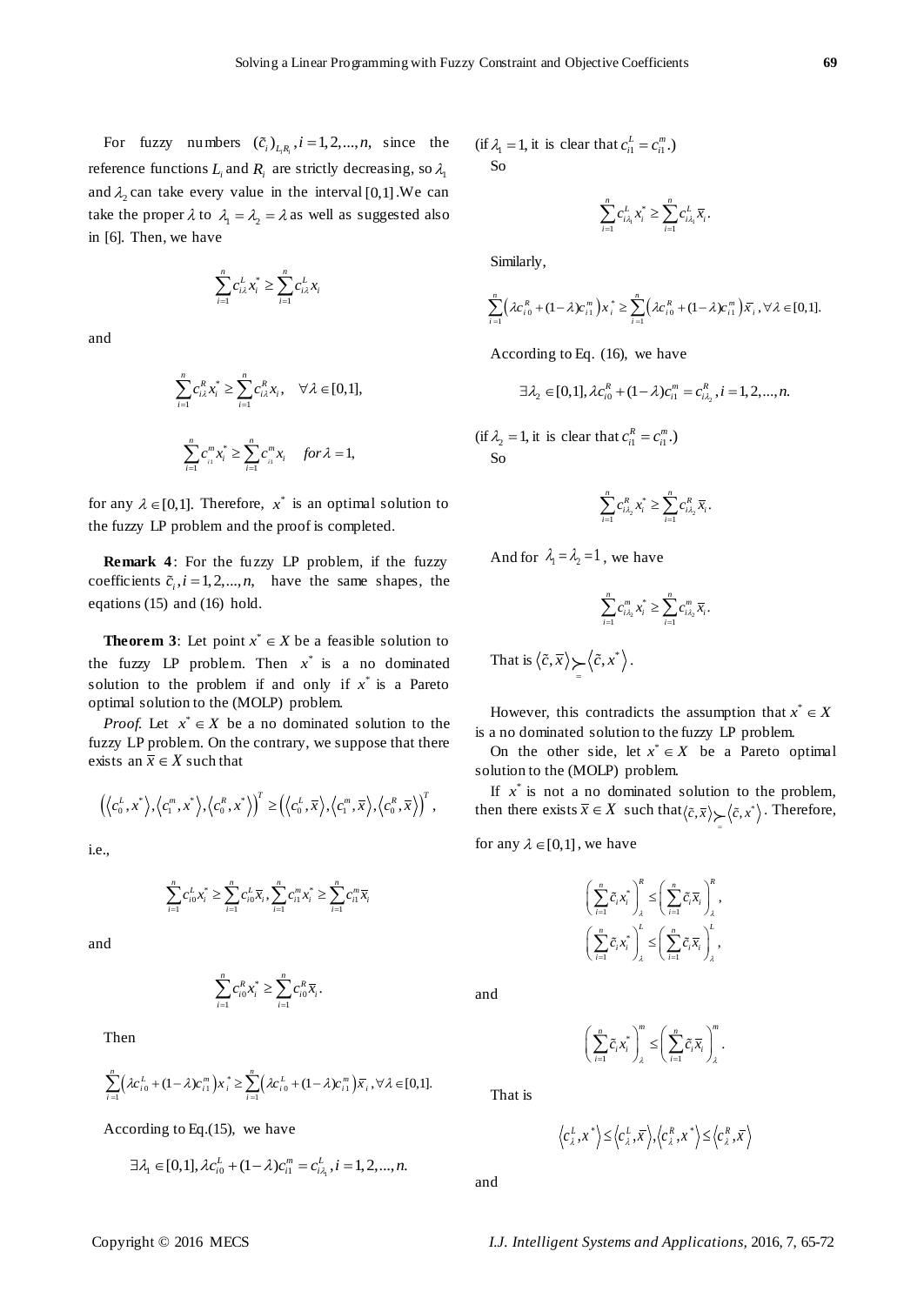$$
\left\langle c_\lambda^m,x^*\right\rangle\leq\left\langle c_\lambda^m,\overline{x}\right\rangle.
$$

Hence, for  $\lambda = 0$  and  $\lambda = 1$ , we have

$$
\left\langle c_0^L,\overline{x}\right\rangle \geq \left\langle c_0^L,x^*\right\rangle, \left\langle c_1^m,\overline{x}\right\rangle \geq \left\langle c_1^m,x^*\right\rangle, \left\langle c_0^R,\overline{x}\right\rangle \geq \left\langle c_0^R,x^*\right\rangle.
$$

It contradicts the assumption that  $x^* \in X$  is a Pareto optimal solution to the (MOLP) problem.

Consider a multiple objective optimization problem with *k* fuzzy goals  $\tilde{z}_1, \tilde{z}_2, ..., \tilde{z}_k$ , which are introduced by fuzzy sets  $Z_i$ ,  $i = 1, 2, ..., k$ , and fuzzy constraints are  $d_1, d_2, \dots, d_m$ , which are shown by fuzzy sets  $\ddot{D}_j$ ,  $j = 1,..., m$ . By generalizing the analogy from the single objective function, the resulting fuzzy decision is given as

$$
\tilde{Z}_1 \cap \tilde{Z}_2 \cap ... \cap \tilde{Z}_k \cap \tilde{D}_1 \cap \tilde{D}_2 \cap ... \cap \tilde{D}_m.
$$

In terms of corresponding membership values for the fuzzy goals and the fuzzy constraints, the resulting decision is

$$
\mu_{\tilde{f}}(X)=\min[\mu_{\tilde{z}_i},\mu_{\tilde{D}_j}].
$$

An optimum solution  $X^*$  is one at which the membership function of the resulting decision *f* is maximum. That is

$$
\mu_{\tilde{f}}(X^*) = \max \mu_{\tilde{f}}(X).
$$

The shape of the membership functions such as a linear, concave, or convex function, for various objectives and constraints, can affect the optimum solution significantly. A linear approximation has been most commonly used because of simplicity and expediency [17].

Applying the triangular fuzzy parameters as triangular fuzzy number the MOLP will be written as follows:

$$
\max \tilde{z}_i = \sum_{j=1}^n (c^c, c^l, c^u)_{ij} x_j
$$
  
s.t. 
$$
\sum_{j=1}^n s_{ij} x_j \le t_i
$$

$$
\sum_{j=1}^n (s_{ij} - l_{ij}) x_j \le t_i - u_i
$$

$$
\sum_{j=1}^n (s_{ij} + r_{ij}) x_j \le t_i + v_i \quad (1 \le i \le m)
$$

$$
x_j \ge 0. \qquad (1 \le j \le n)
$$

Since

$$
\max \tilde{z}_i = \sum_{j=1}^n (c^c, c^i, c^u)_{ij} x_j \quad i = 1, 2, ..., k,
$$

we get  $\tilde{z}_i$  as  $(z_i^1, z_i^2, z_i^3)$  where,

$$
z_i^1 = \sum_{j=1}^n (c^c)_{ij} x_j, \qquad i = 1, 2, ..., k
$$
  

$$
z_i^2 = \sum_{j=1}^n (c^c - c^t)_{ij} x_j, \quad i = 1, 2, ..., k
$$
  

$$
z_i^3 = \sum_{j=1}^n (c^c + c^u)_{ij} x_j, \quad i = 1, 2, ..., k.
$$

Thus the objective function of the problem (17) becomes

$$
\max(z_1^1, z_2^2, z_3^3, \ldots, z_k^1, z_k^2, z_k^3)
$$

To solve this multi-objective problem we use Pareto's method to form weighted objective function

$$
\max w_1 z_1^1 + w_2 z_1^2 + w_3 z_1^3 + \dots + w_{3k} z_k^3,
$$

and with the same constraints as in (17) along with the additional constraint  $\sum w_k = S$ . [13]

#### VI. NUMERICAL EXAMPLE

In this section, we present a simple example to illustrate the above concepts.

**Example**. A Company would like to produce two products  $A, B$ . There are 150 man-hour and 120 kg material available. In addition, suppose the gained profit from producing each unit of *A* and *B* is almost known. The aim of the company is to maximize the overall profit of producing these two products.

Suppose  $x_1$  is the production amount for the product A, and  $x_2$  is the production amount for the product  $B$ .

So, this problem can be modeled as:

max 
$$
\tilde{z} = f(x_1, x_2) = \tilde{c}_1 x_1 + \tilde{c}_2 x_2
$$
  
\ns t.  
\n(5,2,1)x<sub>1</sub> + (4,3,1)x<sub>2</sub>  $\le$  (150,50,40)  
\n(3,2,1)x<sub>1</sub> + (4,2,1)x<sub>2</sub>  $\le$  (120,40,30)  
\n $x_1, x_2 \ge 0$ 

The membership function is:

$$
\mu_{\tilde{c}_1}(x) = \begin{cases}\n\frac{x - 40}{5}, & 40 \le x < 45 \\
\frac{60 - x}{15}, & 45 \le x < 60 \\
0, & \text{o.w.} \n\end{cases}
$$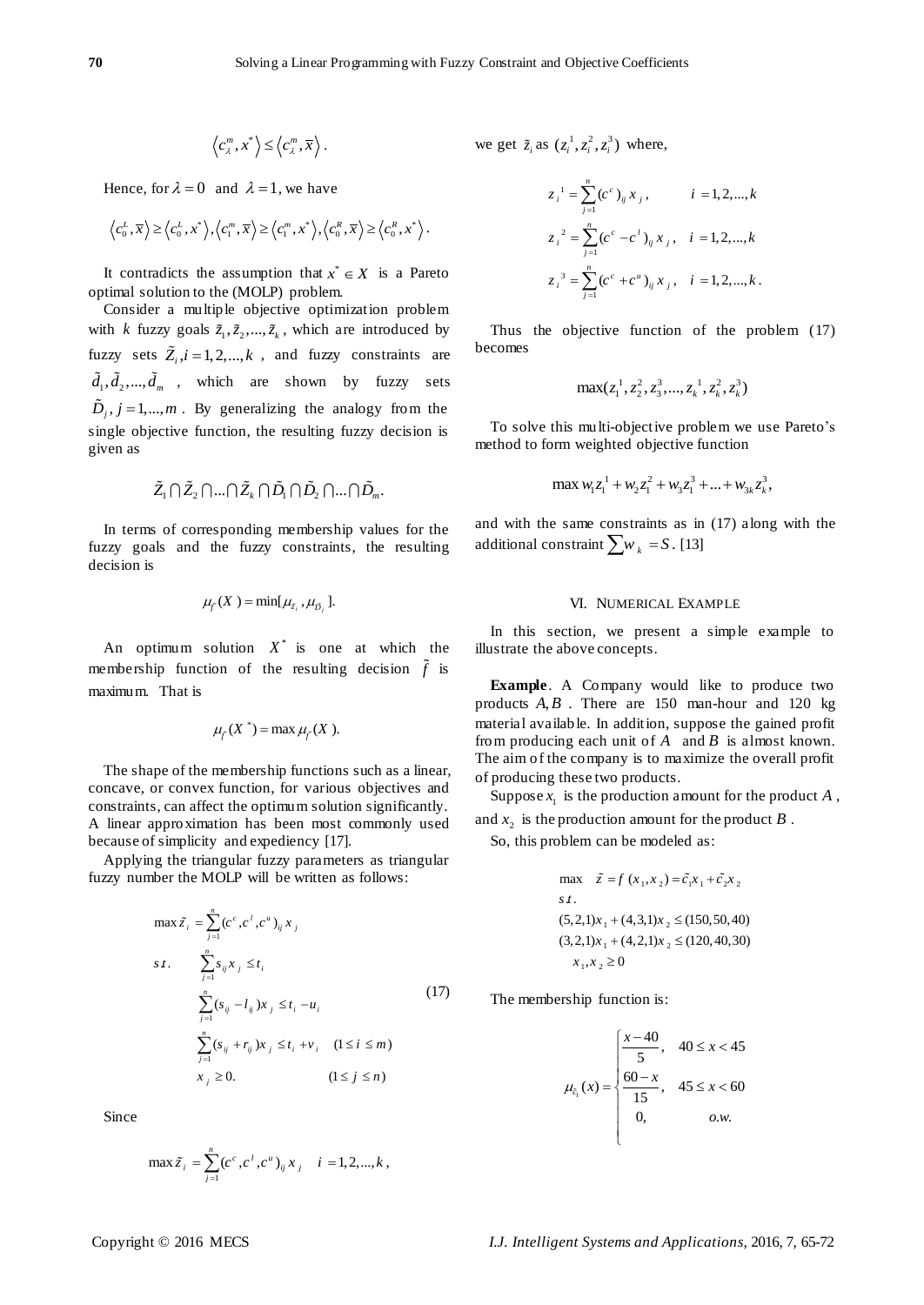$$
\mu_{\tilde{c}_2}(x) = \begin{cases} \frac{x-30}{6}, & 30 \le x < 36\\ \frac{40-x}{4}, & 36 \le x < 40\\ 0, & \text{o.w.} \end{cases}
$$

Therefore, the objective function will be as follows:

$$
\max \quad \tilde{z} = f(x_1, x_2) = (40, 45, 60)x_1 + (30, 36, 40)x_2
$$

According to the discussed algorithm, the human resources constraint can be written as:

$$
\begin{cases} 5x_1 + 4x_2 \le 150 \\ 3x_1 + 1x_2 \le 100 \\ 6x_1 + 5x_2 \le 190 \end{cases}
$$

Also, the constraint for the available materials can be cast as:

$$
\begin{cases} 3x_1 + 4x_2 \le 120 \\ 1x_1 + 2x_2 \le 80 \\ 4x_1 + 5x_2 \le 150 \end{cases}
$$

Now, we can rewrite the above problem as a linear programming:

max 
$$
z = 40x_1 + 30x_2
$$
  
\n $+ 45x_1 + 36x_2$   
\n $+ 60x_1 + 40x_2$   
\ns.t.  
\n $5x_1 + 4x_2 \le 150$   
\n $3x_1 + 1x_2 \le 100$   
\n $6x_1 + 5x_2 \le 190$   
\n $1x_1 + 2x_2 \le 80$   
\n $4x_1 + 5x_2 \le 150$   
\n $x_1 \ge 0$   
\n $x_2 \ge 0$ 

After solving the above problem using LINGO, the following optimal Pareto solution is achieved:

$$
(x_1^*, x_2^*) = (30, 0)
$$

Therefore, the above solution is a non-dominated. Here, for solving the linear programming, we maximize the objective-weighted form of the problem as follows:

max 
$$
z(x_1, x_2) = w_1(40x_1 + 30x_2)
$$
  
+  $w_2(45x_1 + 36x_2)$   
+  $w_3(60x_1 + 40x_2)$ 

The optimal solution of the above problem can be found using different weights. Note that  $\sum^3 w_i = 1$ . 1 *i*  $\overline{a}$ 

Table 1. The Optimal Solution of Example

| Optimal<br>Solution | Wı  | W <sub>2</sub> | W <sub>3</sub> |
|---------------------|-----|----------------|----------------|
| (30,0)              |     | 0.5            | 0.5            |
| (30,0)              | 0.5 |                | 0.5            |
| (30,0)              | 0.5 | ი 5            |                |

The optimal solution will be presented as:

$$
(x_1^*, x_2^*) = (30, 0)
$$

Therefore,

$$
\max z = f(x_1^*, x_2^*) = f(30, 0) = 30\tilde{c}_1 + 0\tilde{c}_2
$$

$$
\mu_{f}(x) = \begin{cases}\n\frac{x - 1200}{150}, & 1200 \leq x < 1350 \\
\frac{1800 - x}{450}, & 1350 \leq x < 1800 \\
0, & \text{o.w.} \n\end{cases}
$$

## VII. CONCLUSION

In this paper, the linear programming problems with fuzzy budget and constraints have been discussed. An algorithm to solve such problems has been discussed and for more illustration the mentioned algorithm has been applied to a numerical example. As a result of this example, it has been highlighted that the solution is independent from the chosen weights.

#### **REFERENCES**

- [1] Bellman, R.E. and Zadeh, L.A., Decision making in fuzzy environment. Management Science. 1970, 17: 141-164.
- [2] Dash ,R. B. and Dash, P.D.P., Solving Fuzzy Integer Programming Problem as Multi objective Integer Programming Problem, International Journal of Fuzzy Mathematics and Systems. 2012, 2: 307-314
- [3] Delgado M., Verdegay J L., Vila M.A., A general model for fuzzy linear programming. Fuzzy Sets and Systems. 1989, 29: 21-29
- [4] Erfanian, H.R., Noori Eskandari, M.H., Vahidian Kamyad A., Solving a Class of Separated Continuous Programming Problems Using Linearization and Discretization, Int. J. Sensing, Computing & Control, 2011, 1: 117-124.
- [5] Erfanian, H.R., Noori Eskandari, M.H., Vahidian Kamyad A., A New Approach for the Generalized First Derivative and Extension It to the Generalized Second Derivative of

Copyright © 2016 MECS *I.J. Intelligent Systems and Applications,* 2016, 7, 65-72